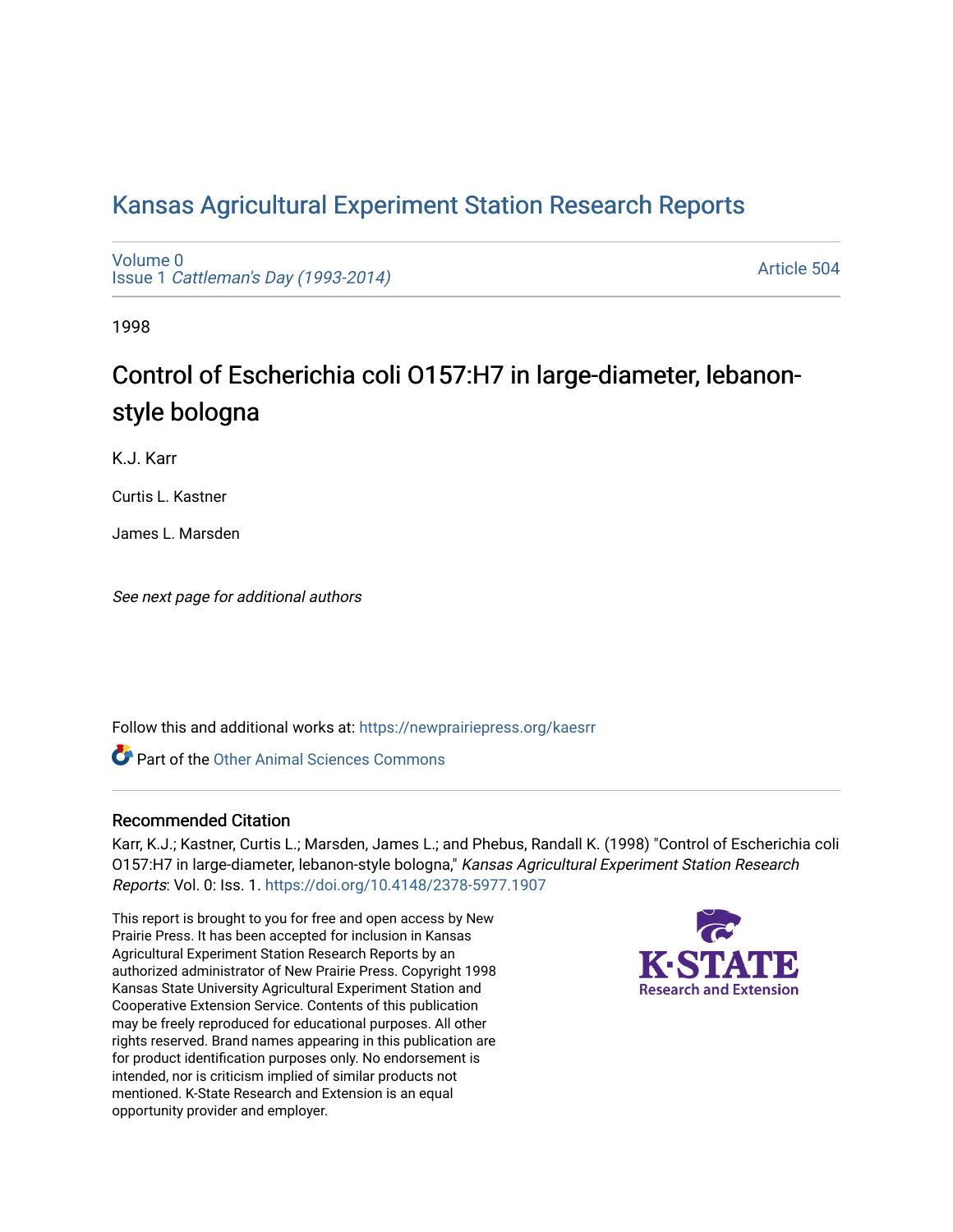# Control of Escherichia coli O157:H7 in large-diameter, lebanon-style bologna

## **Abstract**

Lebanon bologna raw batter was mixed with a five-strain mixture of Escherichia coli O157:H7 to achieve average inoculum levels of 7.79, 7.77, and 7.92 log CFU/g as deter mined on MSA, 202, and PRSA media, respectively. Treatment 1 consisted of a fermentation cycle of 8 hrs at an internal temperature (I.T.) of 80EF then 24 hrs at 100EF I.T., followed by 24 hrs at 110EF I.T. Treatments 2, 3, and 4 included additional heating at 115EF I.T. for 1, 2, and 5 hrs, respectively. All heat treatments resulted in product that was negative (<1.9 log CFU/g detection limit) on all culture media and negative after enrichment on mEC selective medium. This study validates that a five-log reduction of E. coli O157:H7 can be achieved using the described protocol, thus meeting USDA/FSIS requirements.

## Keywords

Kansas Agricultural Experiment Station contribution; no. 97-309-S; Report of progress (Kansas State University. Agricultural Experiment Station and Cooperative Extension Service); 804; Cattlemen's Day, 1998; Beef; E. coli O157:H7; Food safety; Fermented beef; Sausage

#### Creative Commons License



This work is licensed under a [Creative Commons Attribution 4.0 License](https://creativecommons.org/licenses/by/4.0/).

#### Authors

K.J. Karr, Curtis L. Kastner, James L. Marsden, and Randall K. Phebus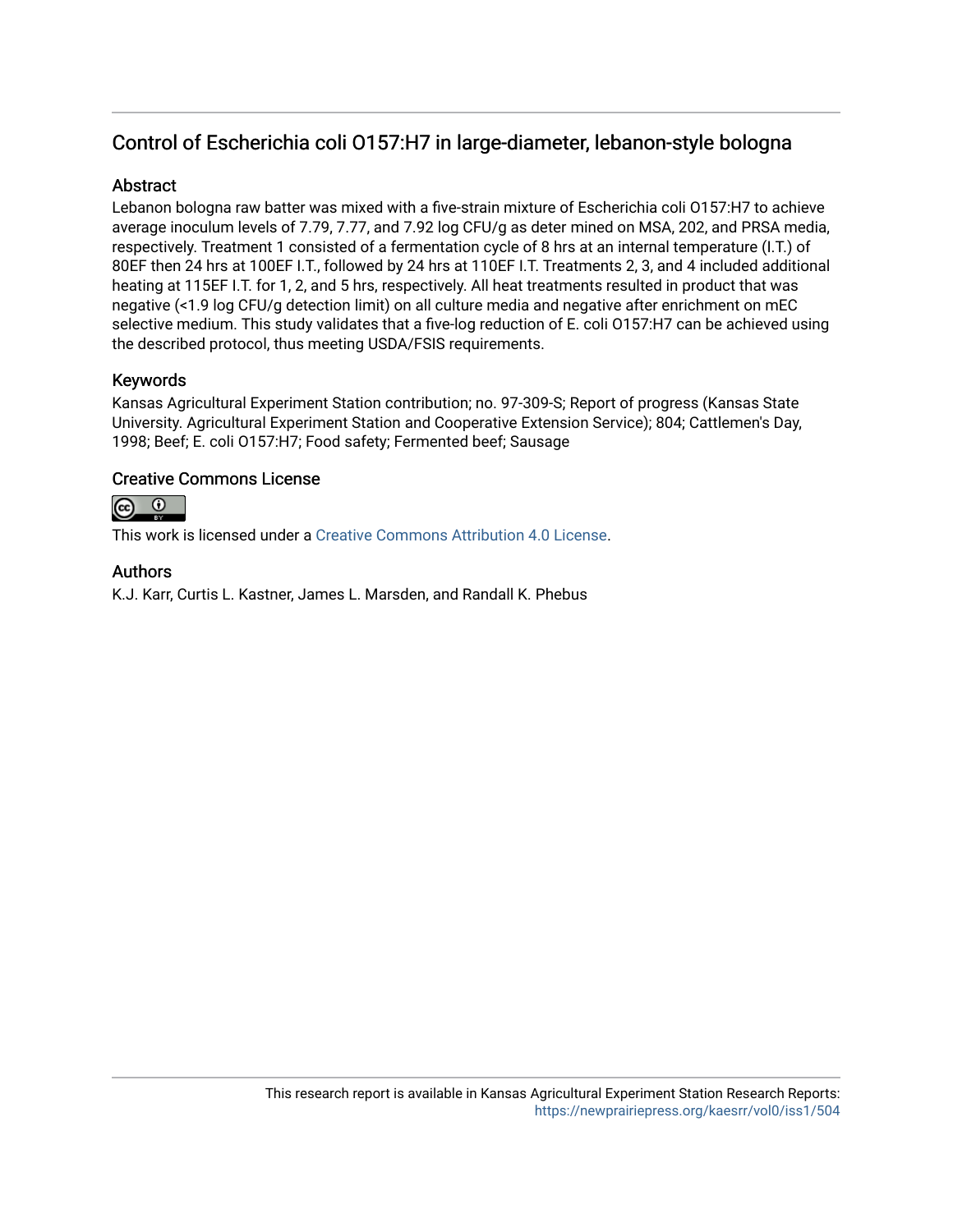## **CONTROL OF** *ESCHERICHIA COLI* **O157:H7 IN LARGE-DIAMETER, LEBANON-STYLE BOLOGNA**

*K. J. Karr, C. L. Kastner, J. L. Marsden, and R. K. Phebus*

#### **Summary**

with a five-strain mixture of *Escherichia coli* to *E. coli* O157:H7 contamination. An avail-O157:H7 to achieve average inoculum levels able medium is sensitive to recovering heatof 7.79, 7.77, and 7.92 log CFU/g as deter- injured cells. Therefore, the objectives of this mined on MSA, 202, and PRSA media, study were: 1) to determine the effects of respectively. Treatment 1 consisted of a typical thermal processing temperatures and fermentation cycle of 8 hrs at an internal times for Lebanon bologna on reducing *E.* temperature (I.T.) of  $80^{\circ}$ F then 24 hrs at *coli* O157:H7 and 2) to evaluate the effec- $100^{\circ}$ F I.T., followed by 24 hrs at  $110^{\circ}$ F I.T. tiveness of MacConkey Sorbitol Agar Treatments 2, 3, and 4 included additional (MSA), 202 agar, and Phenol Red Agar with heating at 115°F I.T. for 1, 2, and 5 hrs, 1% sorbitol (PRSA) for detecting *E. coli* respectively. All heat treatments resulted in O157:H7. product that was negative  $\langle$  <1.9 log CFU/g detection limit) on all culture media and negative after enrichment on mEC selective medium. This study validates that a five-log Five different isolates of *E. coli* O157:H7 reduction of *E. coli* O157:H7 can be were used. Two were human isolates, and achieved using the described protocol, thus the others were of meat origin, one being meeting USDA/FSIS requirements. implicated in the 1995 salami outbreak.

Fermented Beef, Sausage.) at 40°F until needed. After further inocula-

#### **Introduction**

In December of 1994, an outbreak of *Escherichia coli* O157:H7 was linked to the Commercially prepared beef meat batter

Lebanon bologna raw batter was mixed time fermentation process, but is susceptible Lebanon bologna is a fermented beef sausage that utilizes a low-temperature, long-

#### **Experimental Procedures**

(Key Words: *E. coli* O157:H7, Food Safety, slants at 98°F for  $20 \pm 2$  hrs and maintained Isolates were incubated on tryptic soy agar tion, cells were harvested by centrifugation, resuspended, centrifuged again, and then held at  $40^{\circ}$ F until needed (less than 2 hrs).

consumption of dry cured salami. This out- (90% lean) containing salt; sucrose; dextrose; break caused USDA/FSIS to require that spices; potassium nitrate; sodium nitrite; and fermented sausage processes achieve a five- starter culture (*Pediococcus*, *Lactobacillus*, log reduction of *E. coli* O157:H7 in a test and *Micrococcus* spp.) was received oversituation when starting with at least 7.3 CFU. night from the manufacturer. Upon receipt, the raw batter was at  $45 \pm 4^{\circ}$ F.